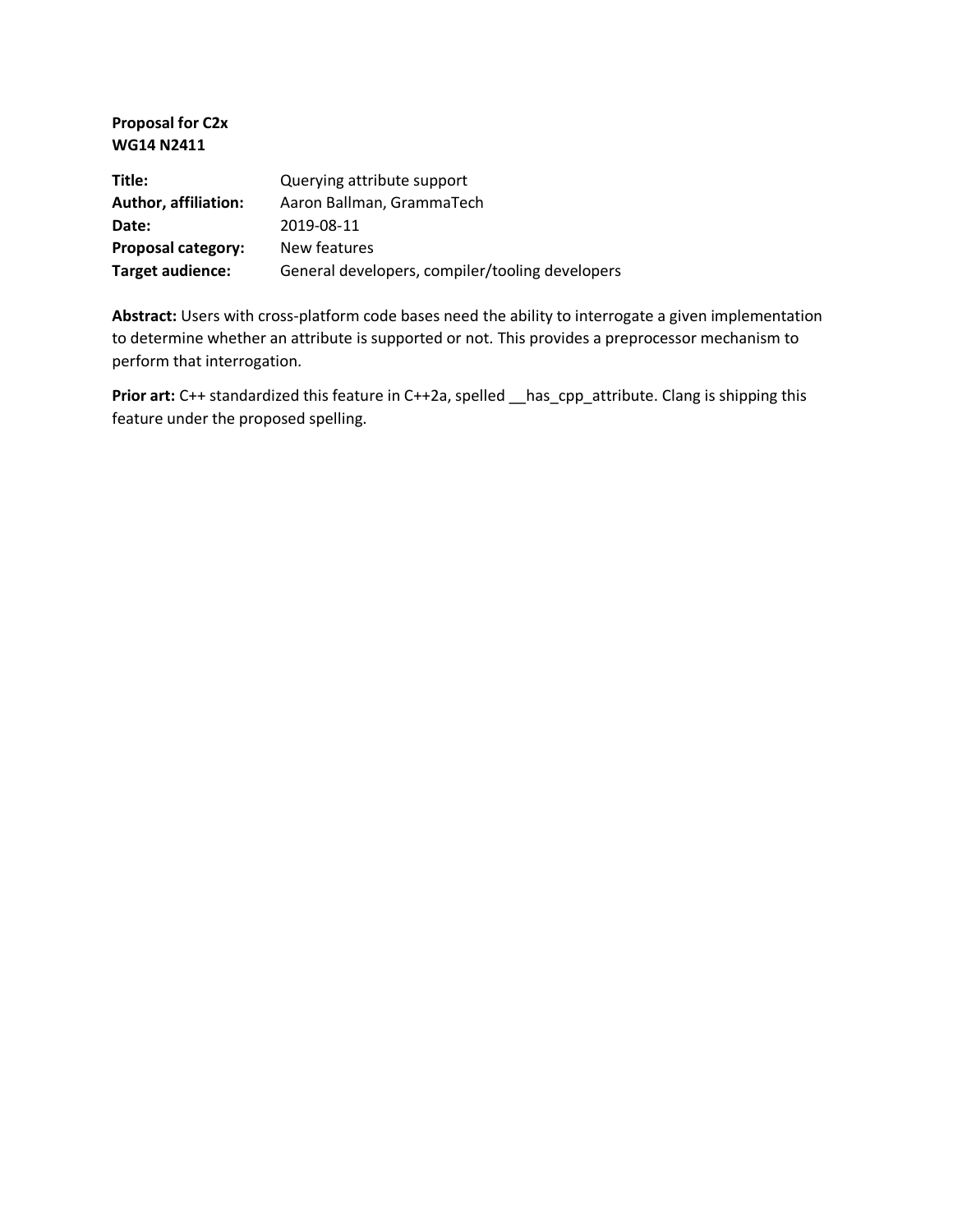# Querying attribute support

Reply-to: Aaron Ballman (aaron@aaronballman.com) Document No: N2411 Revises Document No: N2333 Date: 2019-08-11

# Summary of Changes

### N2411

- Added the new 6.10.1p4 paragraph to allow has cattribute to be treated like a macro for #ifdef, #ifndef, and #if defined support.
- Update the values for the concrete attributes to be based on when they were adopted (if they were adopted) or a placeholder value.
- Updated 6.10.8p2 to disallow #define or #undef of has cattribute.
- Added rationale describing why has cattribute should behave like defined as opposed to being a function-like macro.
- Updated the original 6.10.1p4 to give semantics to macro expansion of has cattribute.

### N2333

Original proposal.

## Introduction

To keep code portable, especially for library code which may be consumed by implementations unknown or unavailable to the author of the code, users need the ability to interrogate a compiler to determine whether an attribute [N2269] is supported or not. The proposed has cattribute function-like macro provides users with a way to query whether an implementation supports a given attribute.

# Rationale

The list of supported attributes changes with each revision of the C Standard and implementations are allowed to provide their own attributes. Users writing portable code may wish to guard against quality implementations diagnosing use of unknown or unsupported attributes while still preserving the functionality provided by the attribute where possible. Additionally, some implementations may provide a non-attribute fallback for the desired functionality, possibly allowing a user's code base to degrade more gracefully in the absence of support for an attribute.

# Proposal

C++ uses the has cpp attribute function-like macro to interrogate an implementation's support for an attribute [P0941R2], and this document proposes adding the  $\Delta$  has cattribute function-like macro for the same purposes. Separate macros are useful to allow independent queries for both C and C++ code, as an attribute may be supported in only one of the two languages for a given implementation.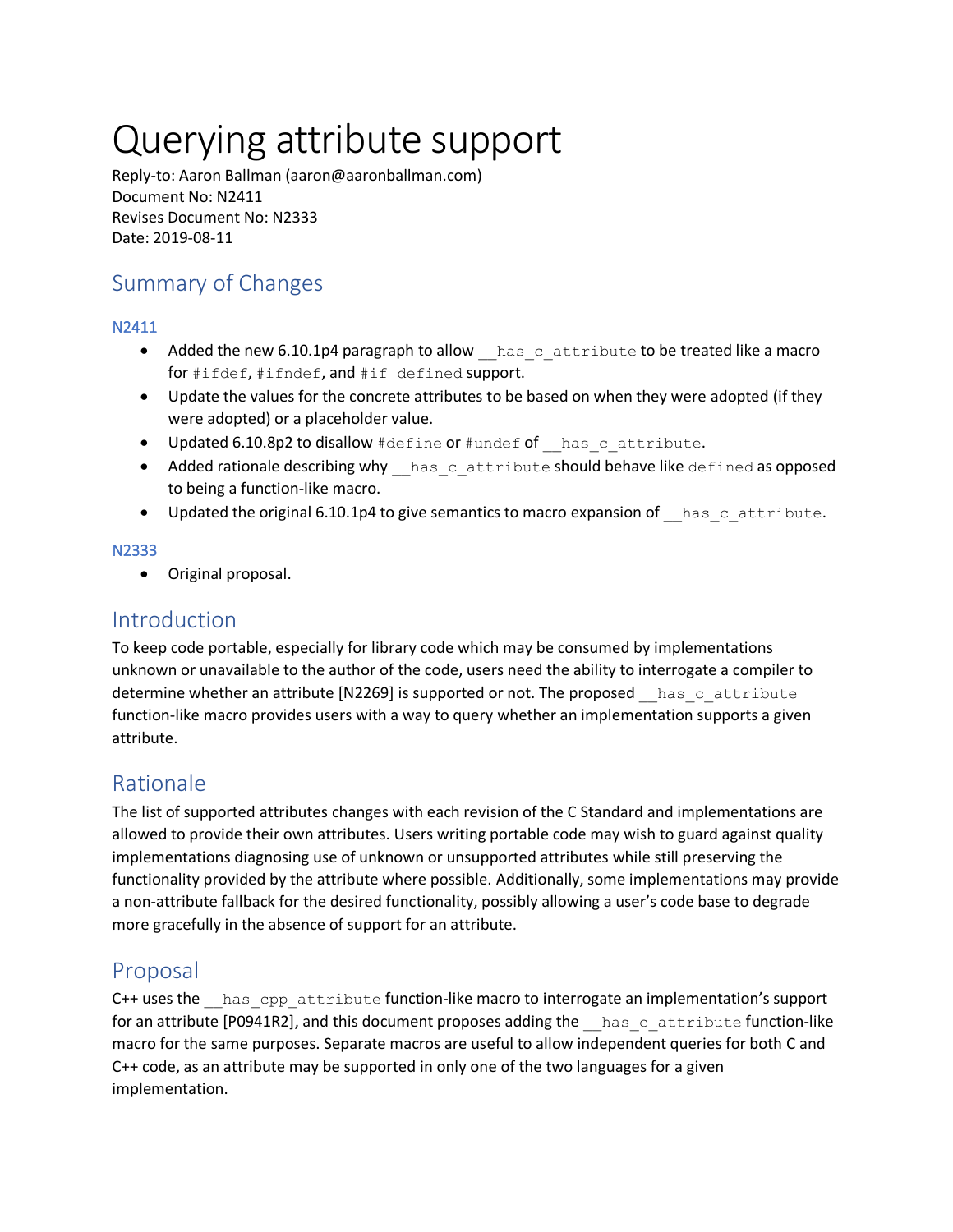This function-like macro is intended to be used in conjunction with other user-defined macros exposing the attribute, as in the following example.

```
/* Fallback for compilers not yet implementing this feature. */
#ifndef __has_c_attribute
#define __has c attribute(x) 0
#endif /* has c attribute */
#if has c attribute(fallthrough)
/* Attribute is available, use it. */
#define FALLTHROUGH [[fallthrough]]
#else
/* Fallback implementation. */
#define FALLTHROUGH
#endif
```
This feature-test macro can be used with either a standards-based attribute or with a vendor-supplied attribute. The result of the macro expansion will be 0 if the attribute is unknown or unsupported, and will return nonzero if the attribute is supported for that build configuration. Standards-based attributes will return the latest date of modification to the standard for that attribute (e.g., 201811L if an attribute was voted into the standard in Nov 2018) in order to allow more fine-grained feature testing capabilities should an attribute evolve over time. For example, imagining a hypothetical situation in which the deprecated attribute was standardized as not taking a string argument until Nov 2018:

```
#if has c attribute(deprecated) >= 201811L
#define DEPRECATED(MSG) [[deprecated(MSG)]]
#elif has c attribute(deprecated)
#define DEPRECATED(MSG) [[deprecated]]
#else
/* Fallback implementation; perhaps use an alternative impl. */
#define DEPRECATED(MSG)
#endif
```
C++ lists attribute feature test macro values alongside a list of other, non-attribute feature testing macros. Given that C does not have a similar list serving the same purpose, this document proposes adding the feature testing macro value for standards-based attributes as a normative paragraph attached to each attribute.

C++ based the behavior of has opp attribute on the defined preprocessor token, where it is only available for use within a conditional inclusion expression. This proposal is consistent with the C++ treatment and does not propose adding this as a predefined macro available outside of the preprocessor. It is valuable for C to follow suit because restricting the usage to only preprocessor conditionals does not interfere with any intended use cases; runtime branching based on the existence of an attribute is not intended to be easily supported.

## Proposed Wording

The wording proposed is a diff from ISO/IEC 9899-2018. Green text is new text, while red text is deleted text.

Modify 6.10.1p1, splitting it into two paragraphs: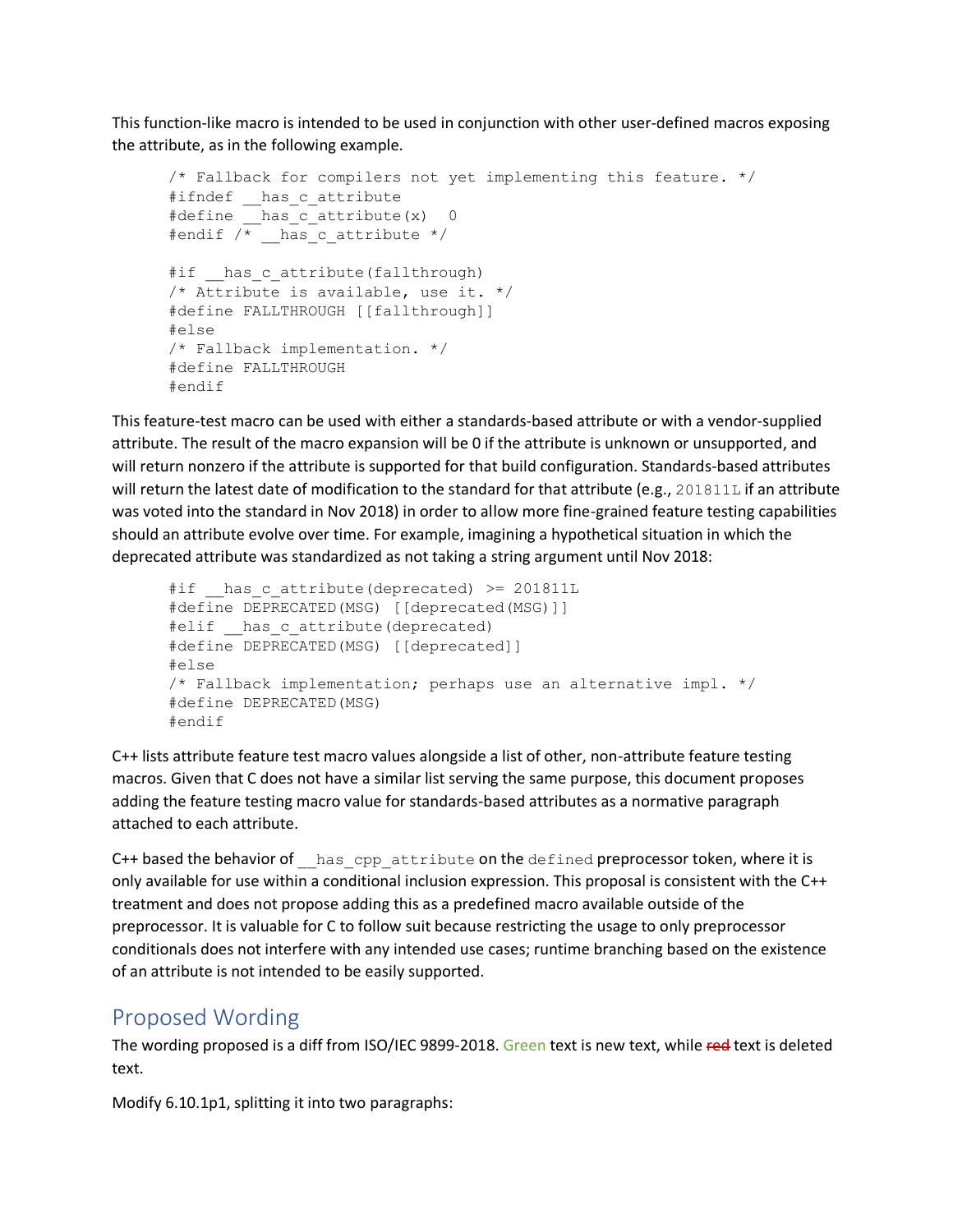1 The expression that controls conditional inclusion shall be an integer constant expression except that: identifiers (including those lexically identical to keywords) are interpreted as described below.;<sup>167)</sup> and it

2 The conditional inclusion expression may contain unary operator expressions of the form

defined *identifier*

or

```
defined ( identifier )
```
which evaluate to 1 if the identifier is currently defined as a macro name (that is, if it is predefined or if it has been the subject of a #define preprocessing directive without an intervening #undef directive with the same subject identifier), 0 if it is not.

Add a third paragraph to the Constraints section after the new  $2<sup>nd</sup>$  paragraph from above:

3 The conditional inclusion expression may contain unary operator expressions of the form

has c attribute ( *pp-tokens* )

which are replaced by a nonzero *pp-number* matching the form of an *integer-constant* if the implementation supports an attribute with the name specified by interpreting the *pp-tokens* as an *attribute-token*, and by 0 otherwise. The *pp-tokens* shall match the form of an *attribute-token*.

Add a fourth paragraph as the initial paragraph in the Semantics section:

4 The #ifdef and #ifndef directives, and the defined conditional inclusion operator, shall treat has c attribute as if it was the name of a defined macro. The identifier has c attribute shall not appear in any context not mentioned in this subclause.

#### Modify 6.10.1p4 (as originally numbered):

*Drafting note: I do not think we need to make it explicitly undefined to generate has cattribute through macro replacement because of the "shall not appear in any context" above. The C++ standard has similar words in [cpp.cond]p10 but they do not mention \_\_has\_cpp\_attribute in that paragraph.*

4 Prior to evaluation, macro invocations in the list of preprocessing tokens that will become the controlling constant expression are replaced (except for those macro names modified by the defined unary operator), just as in normal text. If the token defined is generated as a result of this replacement process or use of the defined unary operator does not match one of the two specified forms prior to macro replacement, the behavior is undefined. After all replacements due to macro expansion and evaluations of the defined and \_\_has\_c\_attribute unary operators have been performed, all remaining identifiers (including those lexically identical to keywords) are replaced with the pp-number 0, and then each preprocessing token is converted into a token. The resulting tokens compose the controlling constant expression which is evaluated according to the rules of 6.6. For the purposes of this token conversion and evaluation, all signed integer types and all unsigned integer types act as if they have the same representation as, respectively, the types intmax  $t$  and uintmax  $t$  defined in the header <stdint.h>.<sup>168)</sup> This includes interpreting character constants, which may involve converting escape sequences into execution character set members. Whether the numeric value for these character constants matches the value obtained when an identical character constant occurs in an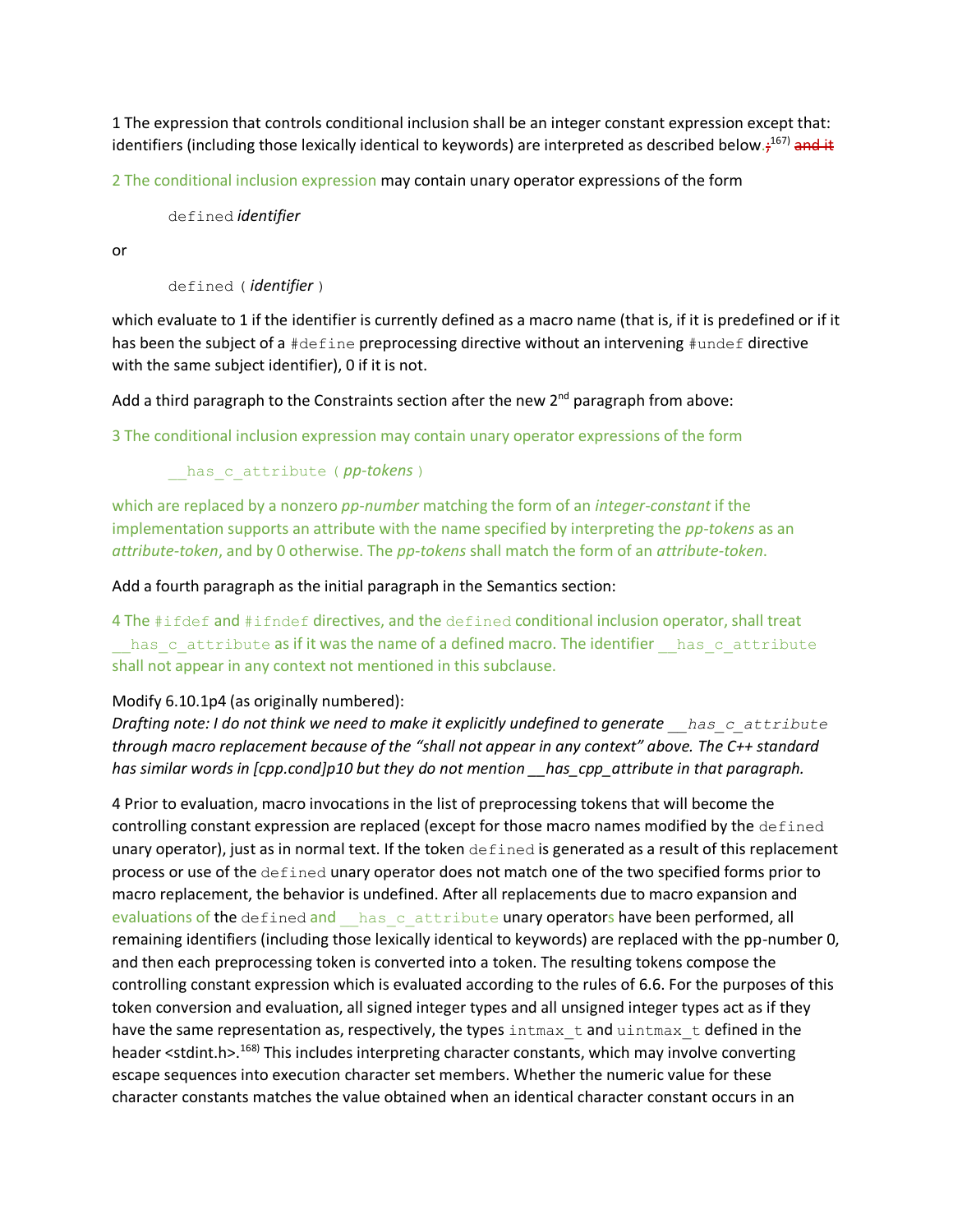expression (other than within a  $\#\text{if}$  or  $\#\text{elif}$  directive) is implementation-defined.<sup>169)</sup> Also, whether a single-character character constant may have a negative value is implementation-defined.

Add new paragraphs after 6.10.1p6:

```
8 EXAMPLE
      /* Fallback for compilers not yet implementing this feature. */
      #ifndef has c attribute
      #define has c attribute(x) 0#endif /* has c attribute */#if has c attribute(fallthrough)
      /* Standard attribute is available, use it. */
     #define FALLTHROUGH [[fallthrough]]
     #elif has c attribute(vendor::fallthrough)
     /* Vendor attribute is available, use it. */
     #define FALLTHROUGH [[vendor::fallthrough]]
     #else
     /* Fallback implementation. */
     #define FALLTHROUGH
     #endif
```
Modify 6.10.8p2:

*Drafting note: This is intended to continue to allow the common coding pattern:*

```
 #ifndef __has_c_attribute
 #define __has_c_attribute(x) 0
 #endif
```
*because 6.10.1p4 allows \_\_has\_c\_attribute to appear in the #ifndef. The prohibition added here prevents subversion of \_\_has\_c\_attribute behavior when the feature is supported by an implementation while still allowing useful idioms in practice when an implementation does not yet support \_\_has\_c\_attribute.*

2 None of these macro names, nor the identifiers defined or **has** cattribute, shall be the subject of a **#define** or a **#undef** preprocessing directive. Any other predefined macro names shall begin with a leading underscore followed by an uppercase letter or a second underscore.

Add a new paragraph after 6.7.11.1p3, to be applied only if the deprecated attribute is adopted. The editors are expected to replace the given value with the appropriate date of adoption for the attribute:

4 The \_\_has\_c\_attribute conditional inclusion expression (6.10.1) shall return the value 20YYMML when given deprecated as the *pp-tokens* operand.

Add a new paragraph after 6.7.11.2p1, to be applied only if the fallthrough attribute is adopted. The editors are expected to replace the given value with the appropriate date of adoption for the attribute:

2 The has cattribute conditional inclusion expression (6.10.1) shall return the value 201904L when given fallthrough as the *pp-tokens* operand.

Add a new paragraph after 6.7.11.3p2, to be applied only if the maybe unused attribute is adopted. The editors are expected to replace the given value with the appropriate date of adoption for the attribute: